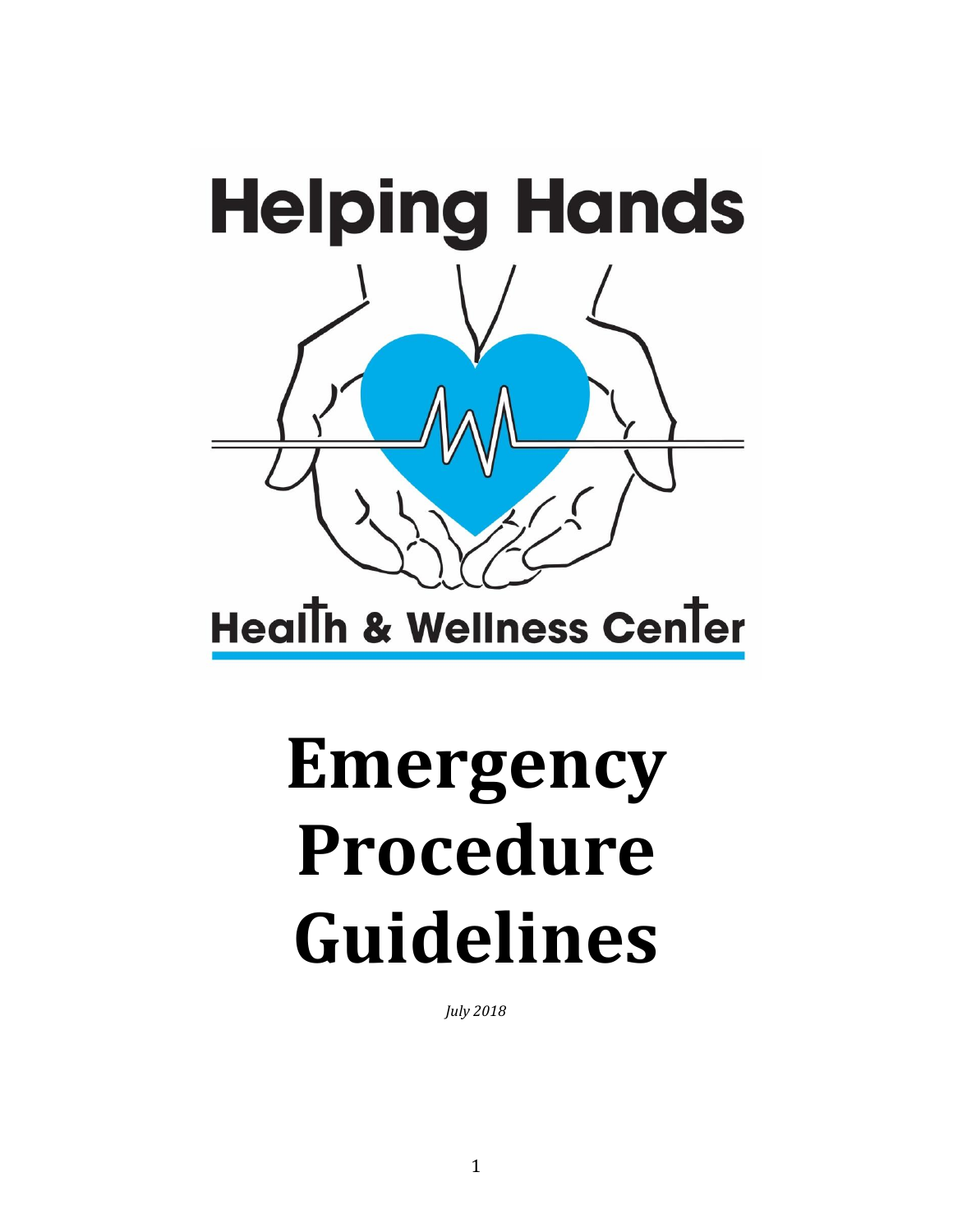## Table of Contents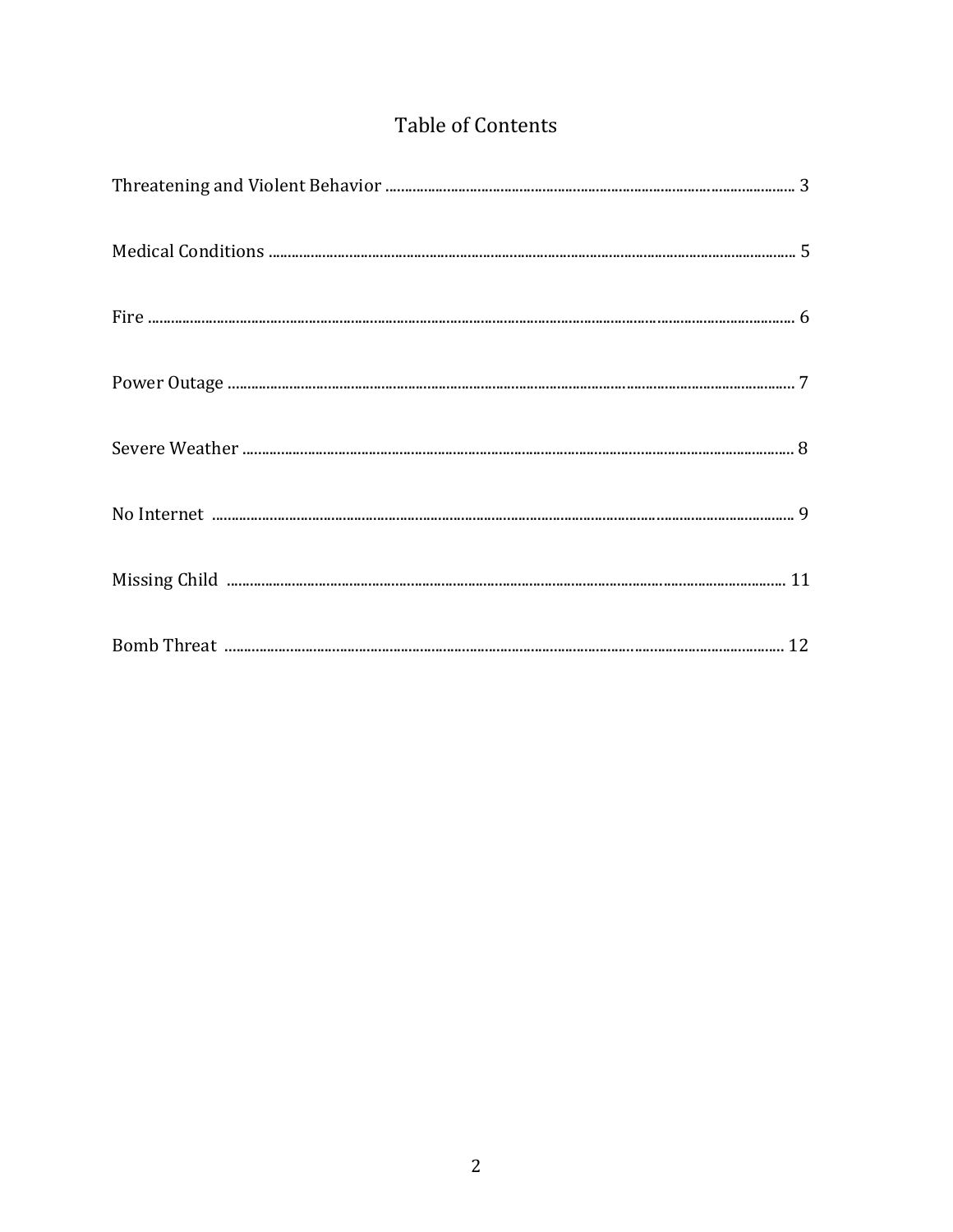## *CODE SILVER*

Threats may be statements of intention or expressions of strong emotion. They can be indirect or direct, verbal or nonverbal. Shaking a fist or pounding the desk, throwing things, and showing a weapon are all examples of nonverbal threats. Verbal threats may be indirect expressions of frustration or anger directed toward a person or office or they may be direct statements of the intention to harm. These situations are complex, and it is not expected that individuals will be able to assess whether the threat is serious and might actually lead to harm.

## *Most people who commit violent acts exhibit warning signs. It is important to take seriously any behaviors or words that imply threat and consult appropriate people to assess the risk and plan interventions.*

#### **Steps to Follow**

**If the threat is immediate**, leave the situation if possible and call 911. If threats or bizarre behavior indicate possible danger, personal safety is the top priority.

#### **For an angry person:**

- Stay calm
- Listen attentively
- Maintain eye contact
- Be courteous. Be patient. Be respectful
- Keep the situation in your control

#### **If shouting, swearing, and threatening continue**

- Signal person in charge or another volunteer that you need help.
- Do not make any calls yourself.
- Have someone call 911.

#### **If someone is threatening you with a gun, knife, or other weapon**

- Stay calm. Quietly signal for help from another volunteer
- Maintain eye contact
- Stall for time
- Keep talking—but follow instructions from the person who has the weapon
- Don't risk harm to yourself or others
- Never try to grab the weapon
- Watch for a possible chance to escape to a safe area

**If the threat isn't immediate**, consult person in charge for help in assessing the level of danger, determining an appropriate intervention, and choosing appropriate safety measures.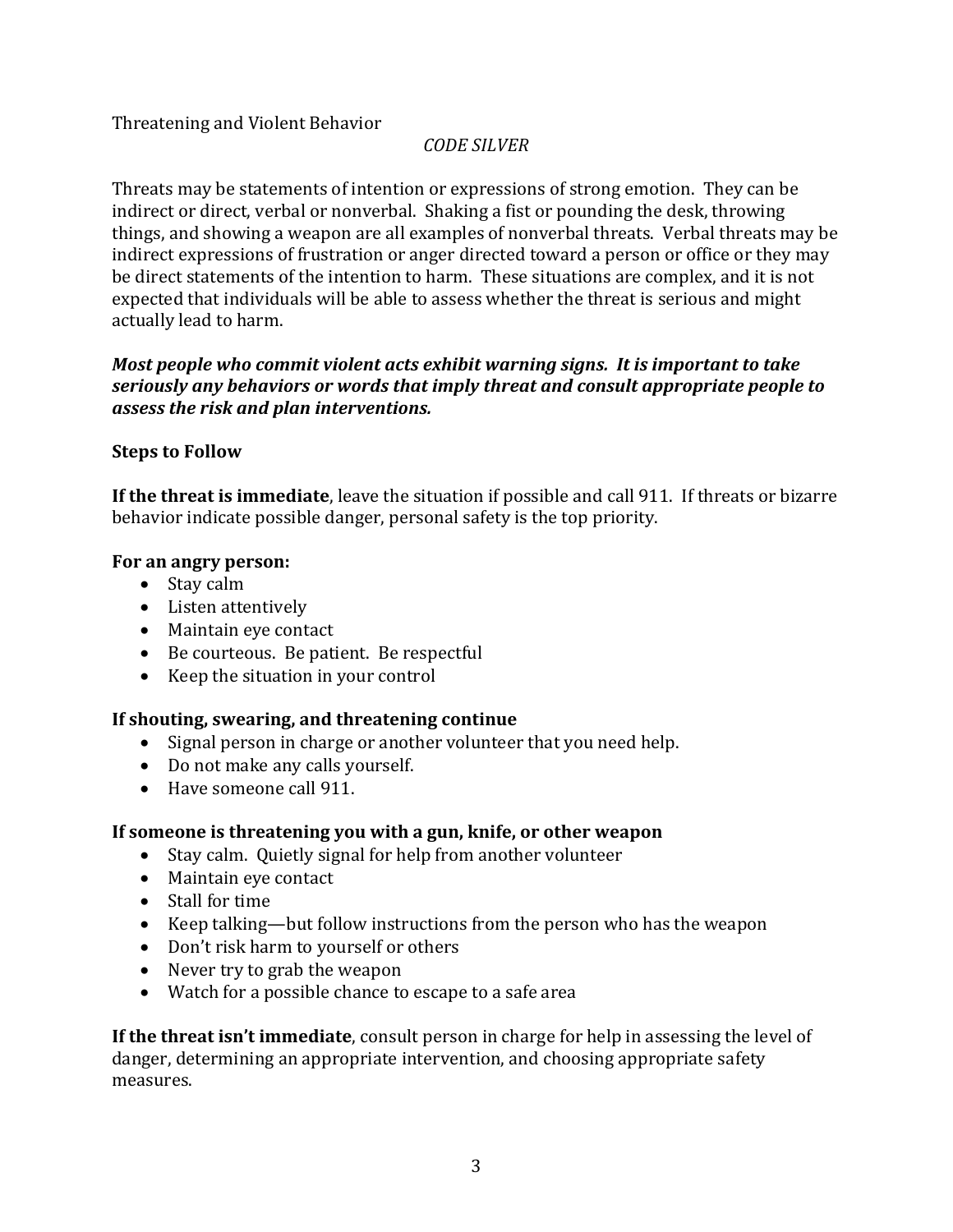- If, after the consultation, it is determined that the threat is serious and may result in danger to a patient or volunteer, inform person in charge and/or call 911
- If, after consultation, it is determined that the threat is not serious and is unlikely to result in danger to anyone present, consult person in charge to determine who will convey to the individual that it is not acceptable to make such threats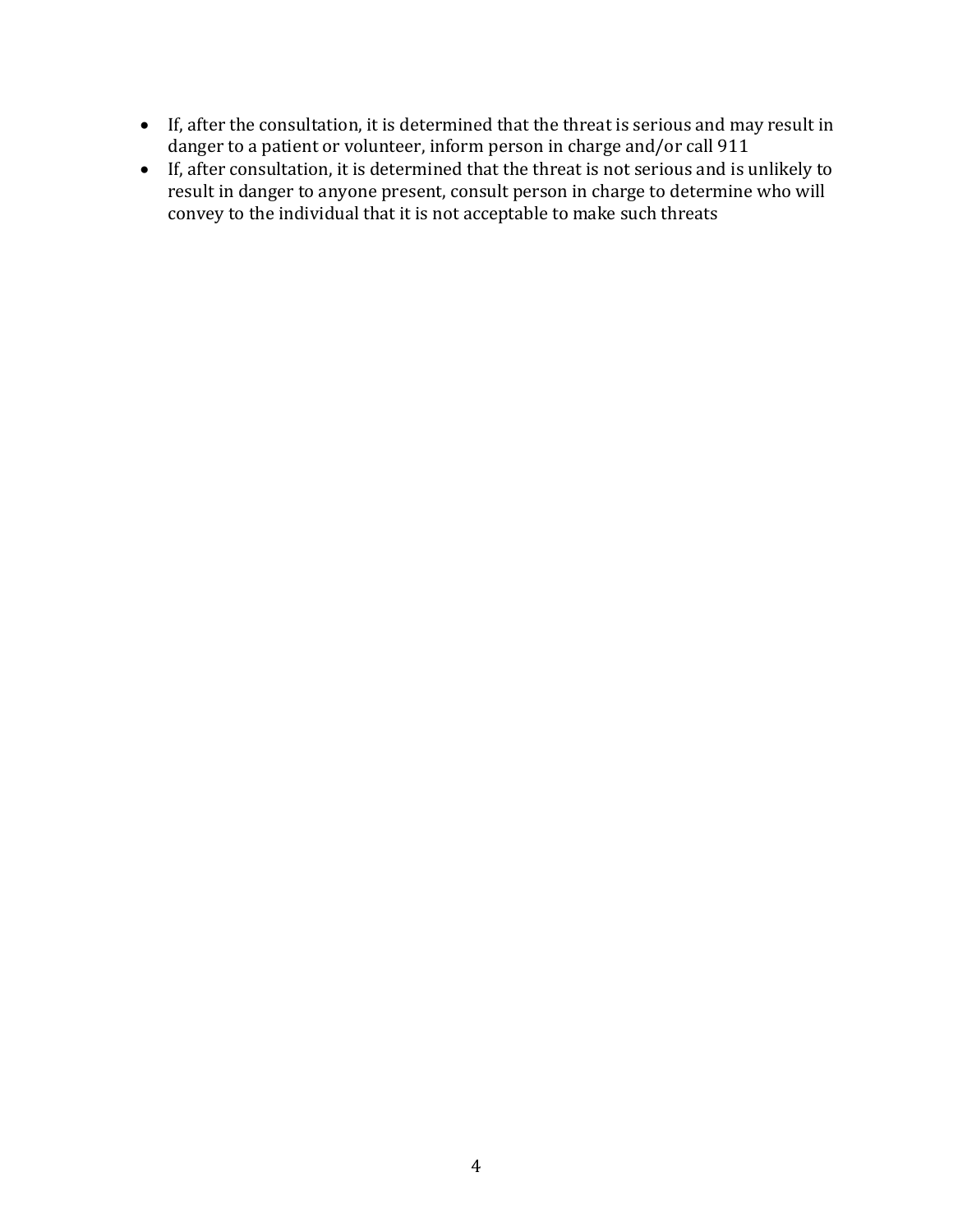## **Medical Conditions**

*CODE ERT*

Notify MD and/or RN and call 911.

## **Abdominal Thrust for Choking Victim**

- If person is actively coughing, do not perform thrusts unless coughing is unsuccessful
- Get behind victim. Wrap your arms around the victim's waist, just above the navel
- Clasp your hands together with a doubled fist. Press in and up in quick thrusts
- Be careful not to exert pressure against the victim's rib cage with forearms
- Repeat procedures until choking stops

## **To Stop Bleeding**

- Apply pressure directly onto the wound with a sterile gauze, clean handkerchief, or gloved hand
- Maintain a steady pressure for five to ten minutes
- If victim is bleeding from an arm or leg, elevate it
- Stay with the victim until help arrives

#### **Seizures and Unconscious Victims**

- Do not leave victim alone
- $\bullet$  Call 911

#### **Heat Related Illness**

- Get victim to a cool place
- Loosen tight clothing
- Apply cool, wet cloths to the skin
- Fan the victim
- If the victim is conscious, give cool (not cold) water to drink
- Call 911 if victim refuses water, vomits, or loses consciousness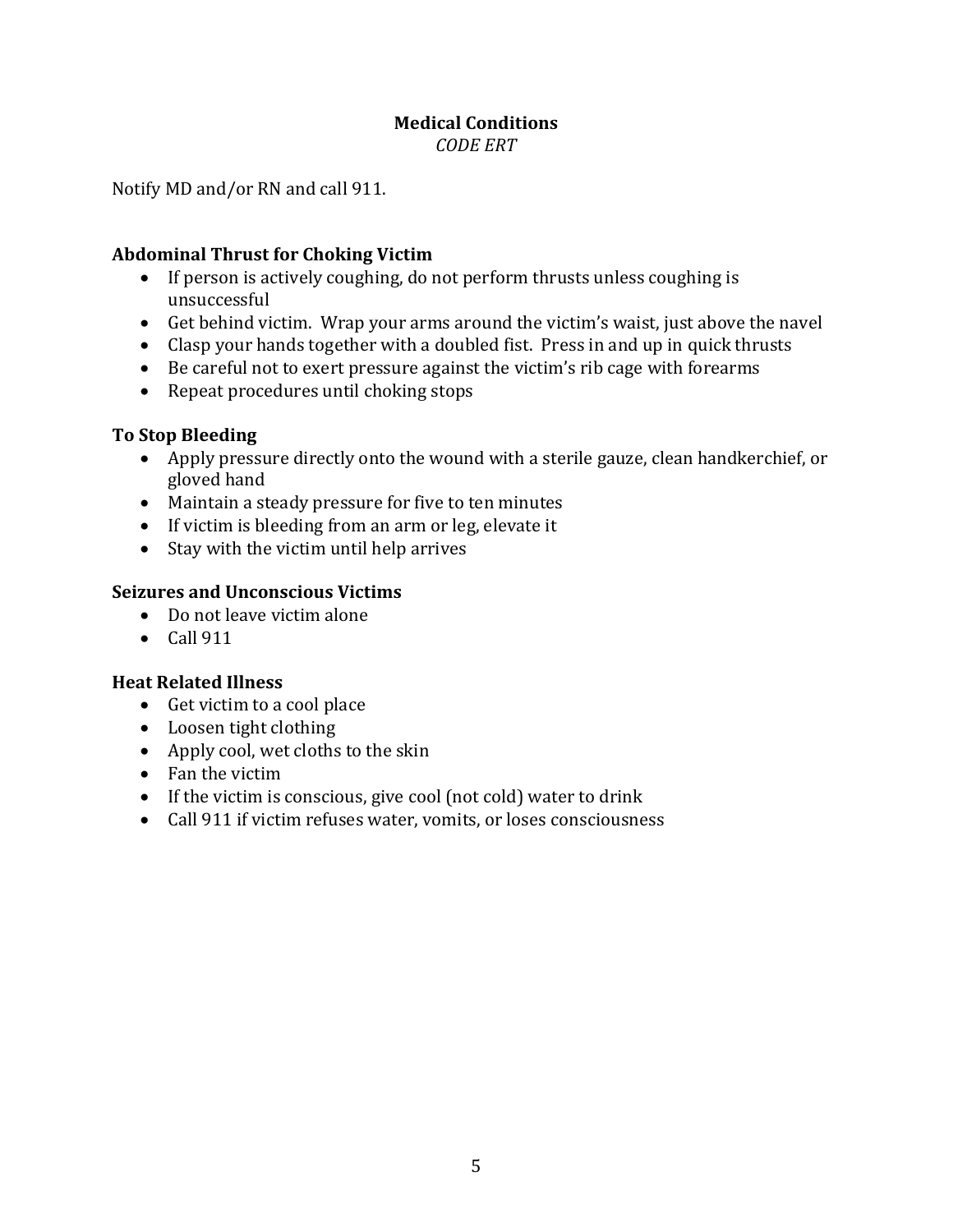#### **Fire** *CODE RED*

## **If you discover a fire:**

- Remain calm
- Do not shout "Fire!"
- Notify person in charge
- Determine if it is safe for you to attempt to extinguish the fire only small, contained fires should be attempted. (see fire extinguisher instructions below)
- If not safe to extinguish, immediately and calmly direct all volunteers and patients to exit building
- $\bullet$  Call 911

## **Using a Fire Extinguisher. There are extinguishers in kitchen, furnace room, cleaning supply room and in the main hall by the rest rooms.**

- **P** *Pull* safety pin from handle.
- **A** *Aim* at base of fire
- **S** *Squeeze* the trigger handle
- **S** *Sweep* from side to side at base of fire.

## **If Trapped in a Room**

- Wet and place cloth material around or under the door to prevent smoke from entering the room
- Close as many doors as possible between you and the fire
- Be prepared to signal to someone outside

## **If Caught in Smoke**

- Drop to hands and knees and crawl toward exit
- Stay low, as smoke will rise to ceiling level
- Hold your breath as much as possible
- Breathe shallowly through nose, and use a filter such as a shirt or towel

## **If Forced to Advance through Flames**

- Hold your breath
- Move quickly
- Cover your head and hair
- Keep your head down and your eyes closed as much as possible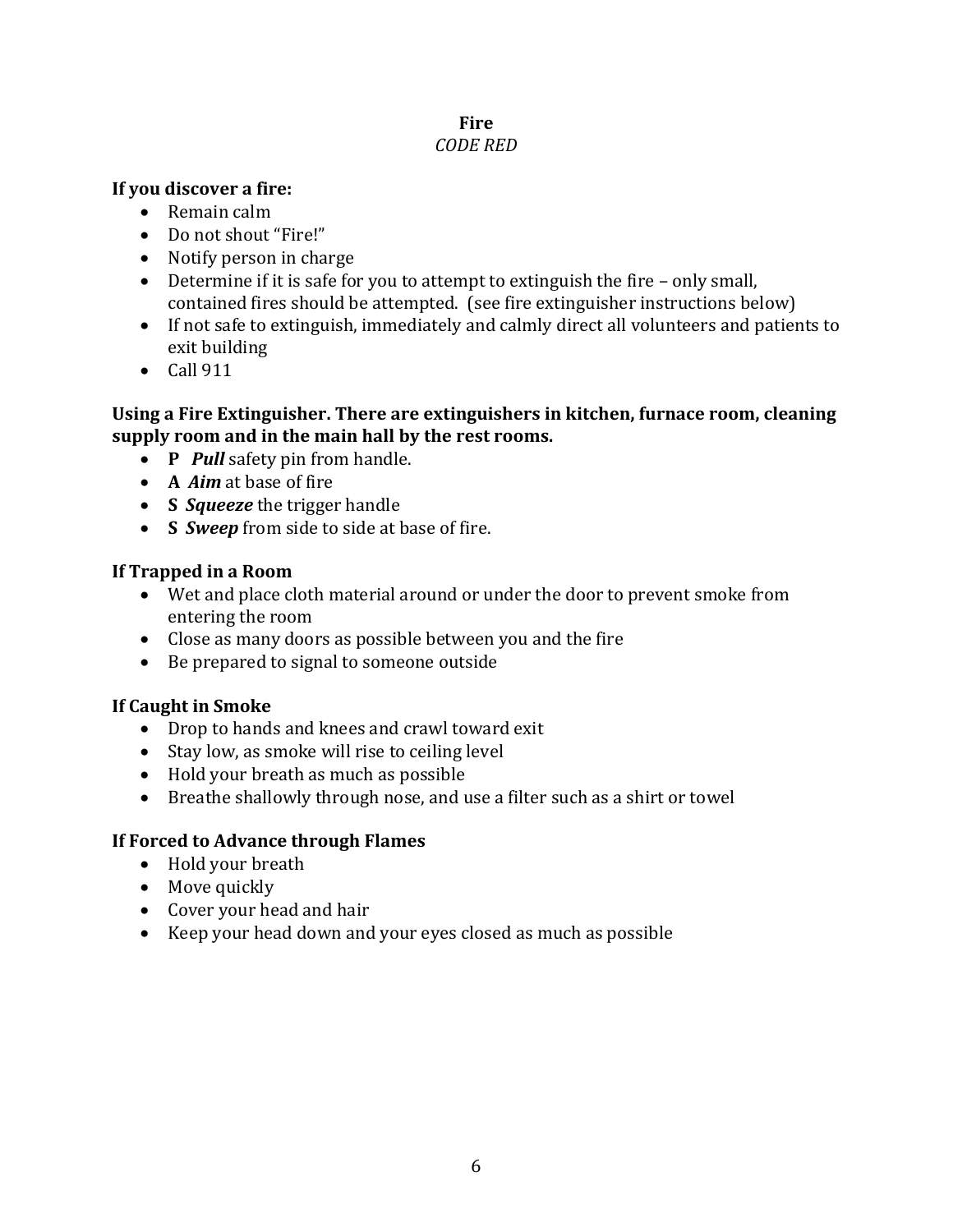## **Power Outage**

## *The inherent danger during a major power outage is panic. Try to remain calm. The Haimerl Center has emergency back up battery operated emergency lights for the main room.*

- Remain calm.
- Flashlights will be found in every med cart bins and in every exam room, as well as, staff desks.
- Do not use candles or other types of open flame for lighting
- Unplug all electrical equipment including computers and turn off light switches to prevent circuit overload situations as power is restored. One light can be left on, so you will know when power is restored.
- Notify AEP at 1-800-672-2231.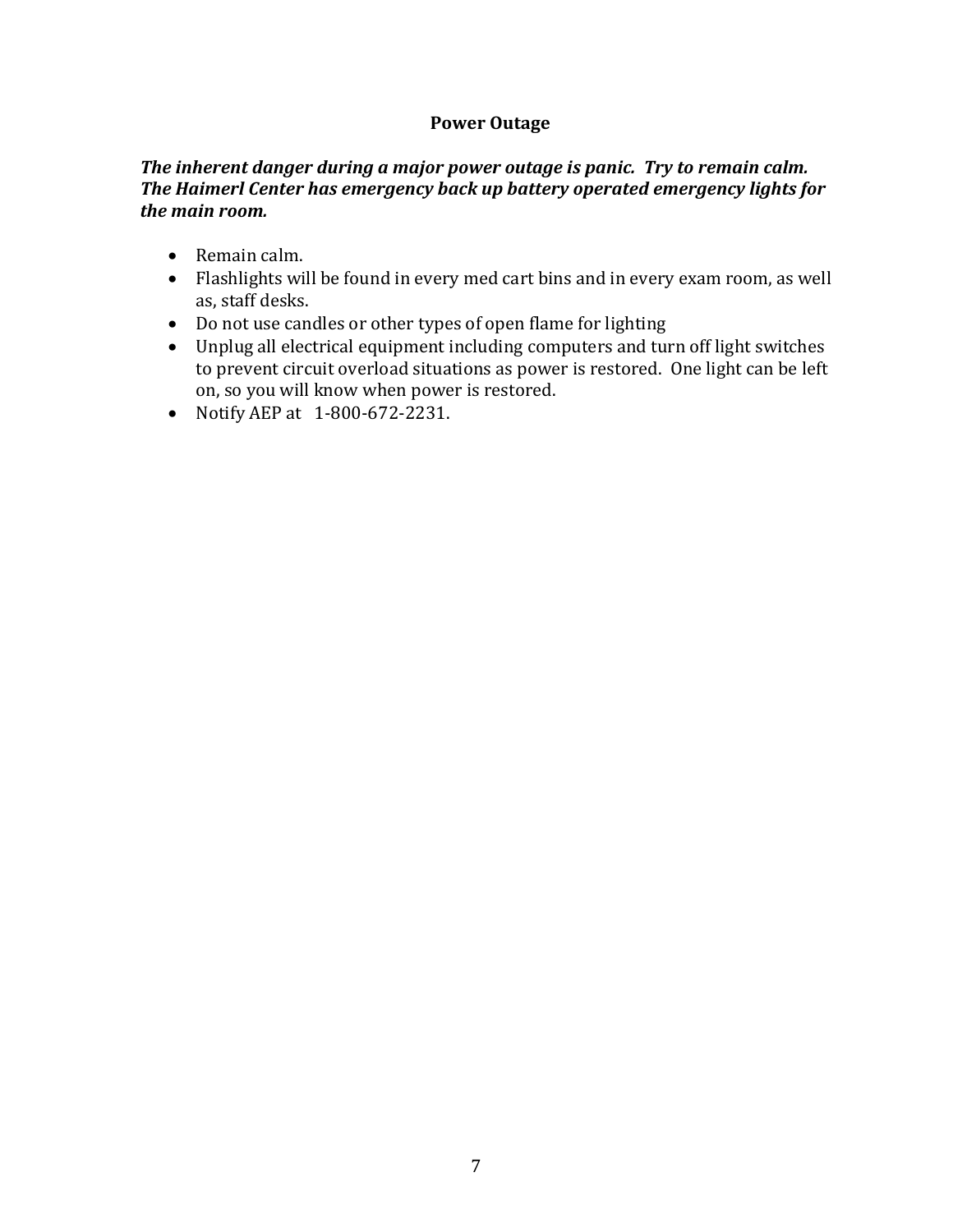## **Severe Weather** *CODE GRAY*

## **Weather Definitions**

- A **Severe Thunderstorm Watch** means that weather conditions are favorable for lightning, high winds, heavy and/or hail to develop.
- A **Severe Thunderstorm Warning** means that a severe thunderstorm has been detected in the area. Lightning, high winds, heavy rain and/or hail are present with the storm.
- A **Tornado Watch** means that weather conditions are favorable for tornado formation. This does **NOT** mean that a tornado has been spotted.
- A **Tornado Warning** is issued when a tornado has actually been sighted or indicated by radar. The warning will indicate the location of the tornado, direction of travel and period of time for movement through a specific area. Tornado: A violently rotating column of air that reaches from the base of a cloud to the ground.

## **Procedures**

**Severe Thunderstorm Watch:** monitor weather reports via radio for worsening conditions

**Severe Thunderstorm Warning:** notify volunteers and patients and give opportunity to leave or seek shelter. Continue to monitor weather reports

**Tornado Watch:** normal clinic activities should continue. Person in charge for evening will continue to monitor the situation and be prepared to notify volunteers and patients of any change in the situation.

## **Tornado Warning:**

*Seconds count. Follow the plan you have developed. Remain calm and speak slowly and clearly* 

- Lead all volunteers and patients to the restrooms, coat closet and physician exam room with any overflow into the kitchen in a calm, orderly and firm manner.
- Everyone should then crouch low, head down, protecting the back of the head with the arms. Stay away from windows and large open rooms.
- Continue to monitor weather reports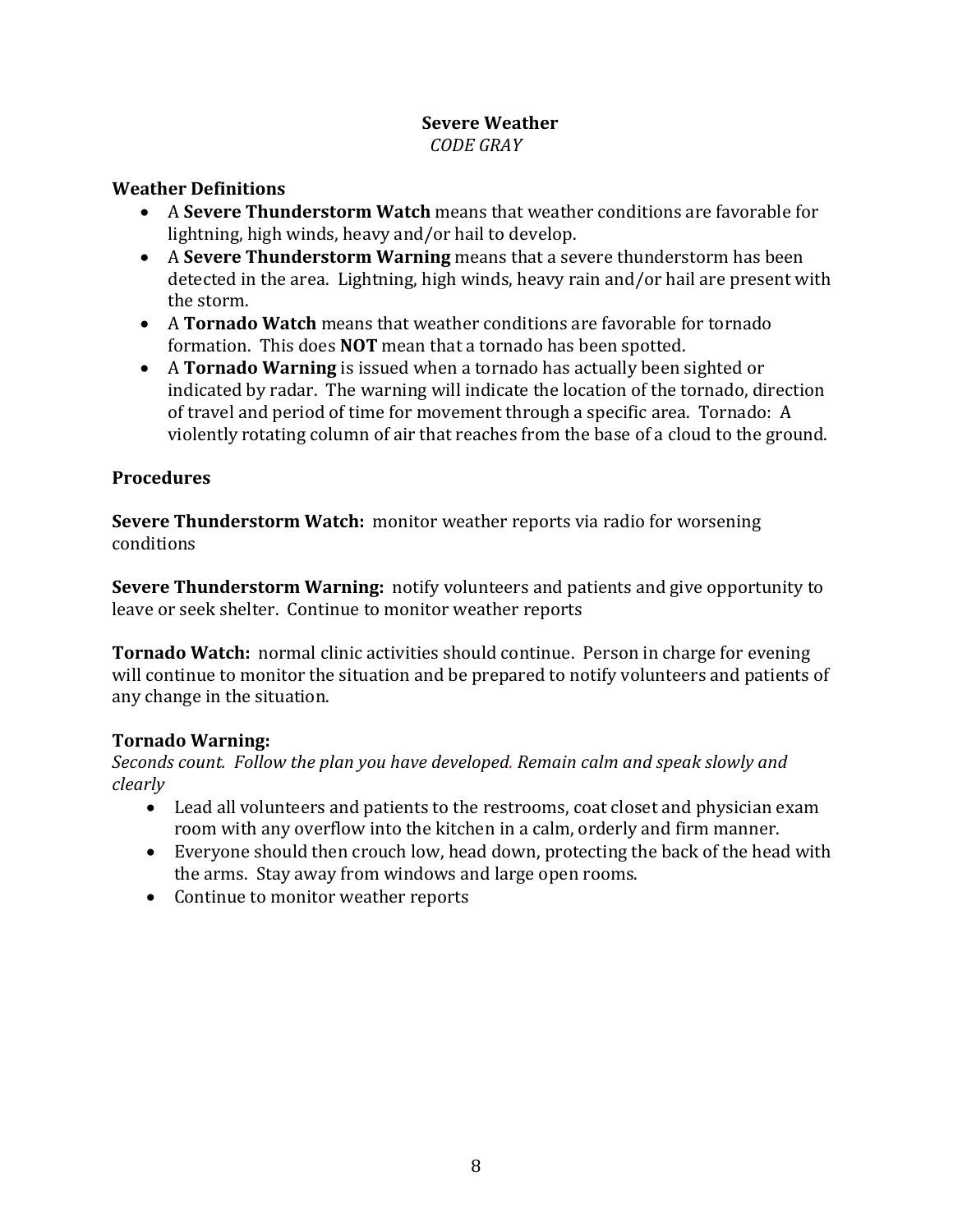## **No Internet** *CODE BLACK PROCEDURE*

## **If the internet goes out:**

 Each patient will get a folder with an ID number, Name (marked "Last, F."), firstcome order, and workflow checklist. Each folder will contain a blank paper chart (ask Director of Nursing or Director of Administration for location of folders and copies of paper charts).

Example of folder layout:



• Place the file top to bottom based on first-come order underneath the label for the place the patient is **to be seen next.** The administration table will be located on the south wall by the kitchen. Table layout:

| Triage |  | Provider Pharmacy Completed |
|--------|--|-----------------------------|
|        |  |                             |
|        |  |                             |
|        |  |                             |
|        |  |                             |

- **Triage and Med History** will work as a unit to fill out both the corresponding sections. When they are done, they will direct the patient back to the waiting area, initial the "triage" portion of the folder, and put the patient file under **"Provider"** on the administration table to be seen by the provider next.
- The **Provider** will see the patient as usual and fill out the **Provider Notes** section of the chart, including the medication prescriptions. Write in the number of refills and check the box if we are to dispense the medication here. Please make copies of all prescriptions for our records. Initial the file when complete.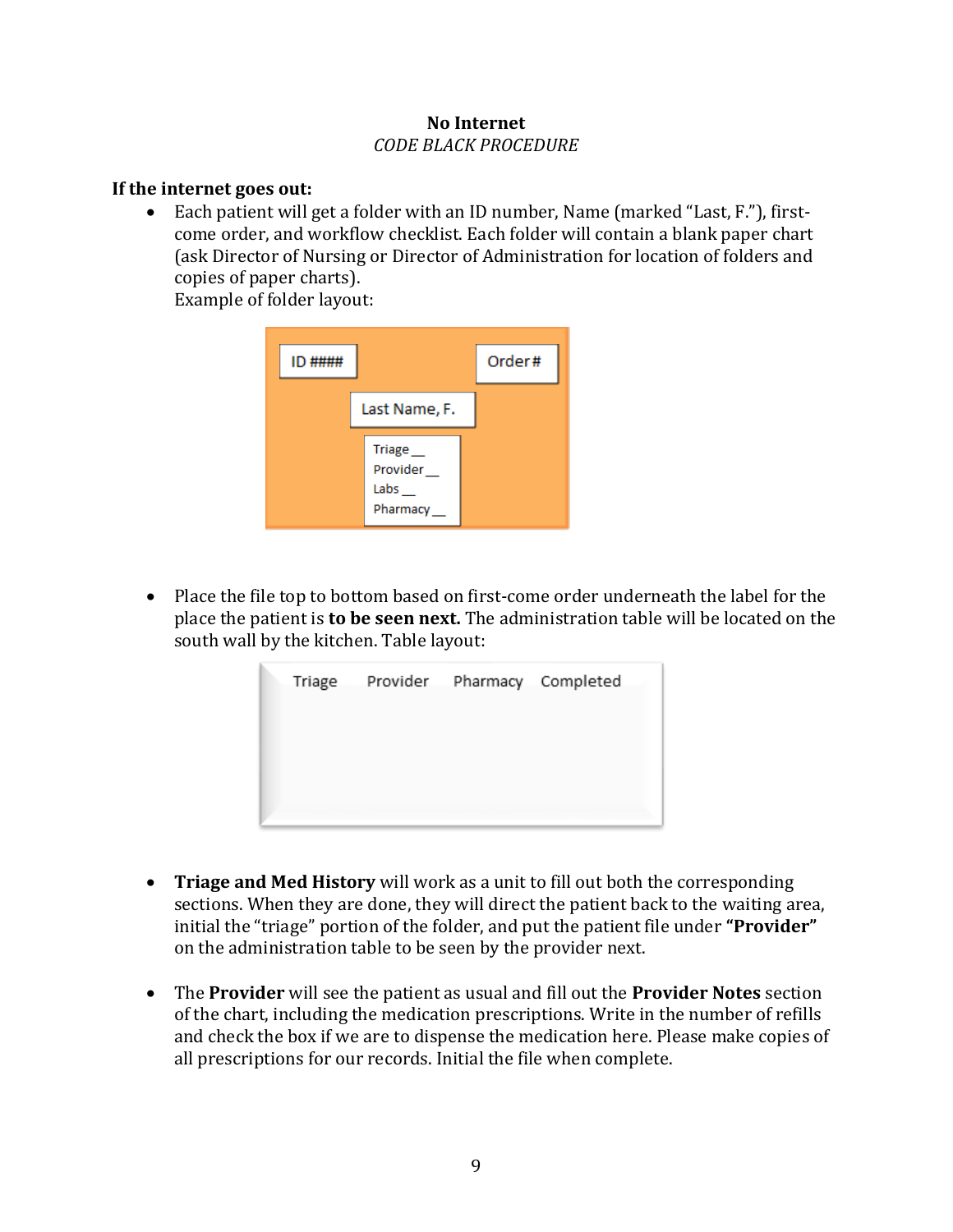- The **Scribe** will copy the appropriate information onto the **Discharge Instructions** for the patient. The patient will receive the instructions from the pharmacy. Scribes place the Discharge Instructions back into the patient file. If the patient is to get **Labs**, give the file to the lab phlebotomist. And direct the patient either to the waiting area or the lab station. If the patient **does not need Labs**, write "N/A" on the "Labs" section of the folder and place the file underneath the **Pharmacy** column on the administration table to be seen by the pharmacy. Direct the patient to the waiting area.
- **Labs** will look at the Provider Notes to see the labs to draw. When completed, they will direct the patient to the waiting area and place the patient file on the administration table under the **Pharmacy** column on the administration table to be seen by the pharmacy.
- **Pharmacy** will dispense medications if the medication is notated to do so. The pharmacists/pharmacy students will educate the patient before discharging the patient per usual protocol. Be sure to hand off the patient's 2 pages of **Discharge Instructions**. Place the rest of the file in a stack underneath the column on the administration table marked "Completed"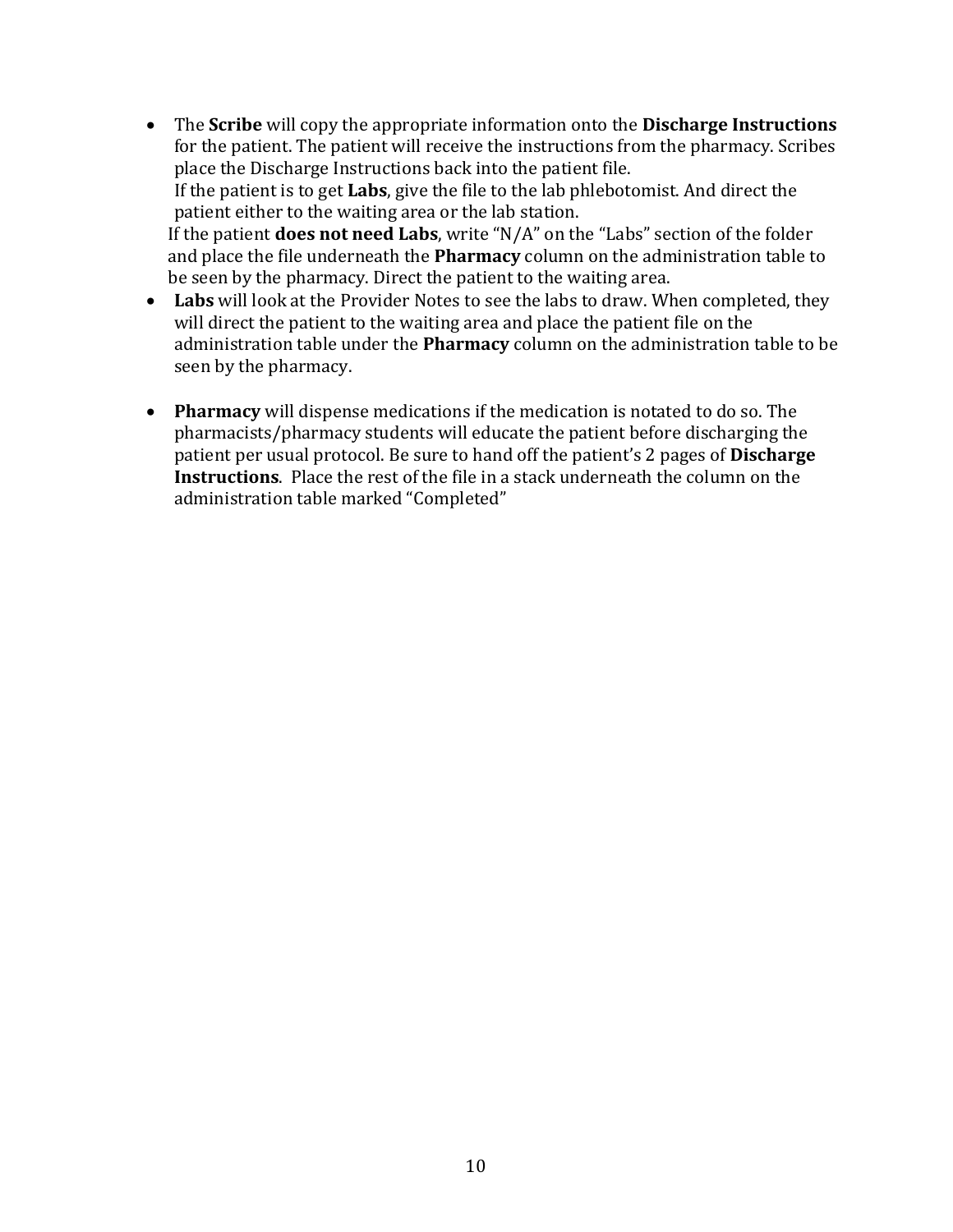#### **Missing Child** *CODE ADAM*

## **If volunteer is informed that a child is missing:**

- Remain calm and notify person in charge or signal for another volunteer to notify person in charge.
- Person in charge (Executive Director, Director of Administration, Director of Nursing) will take the necessary steps to help find the missing child.